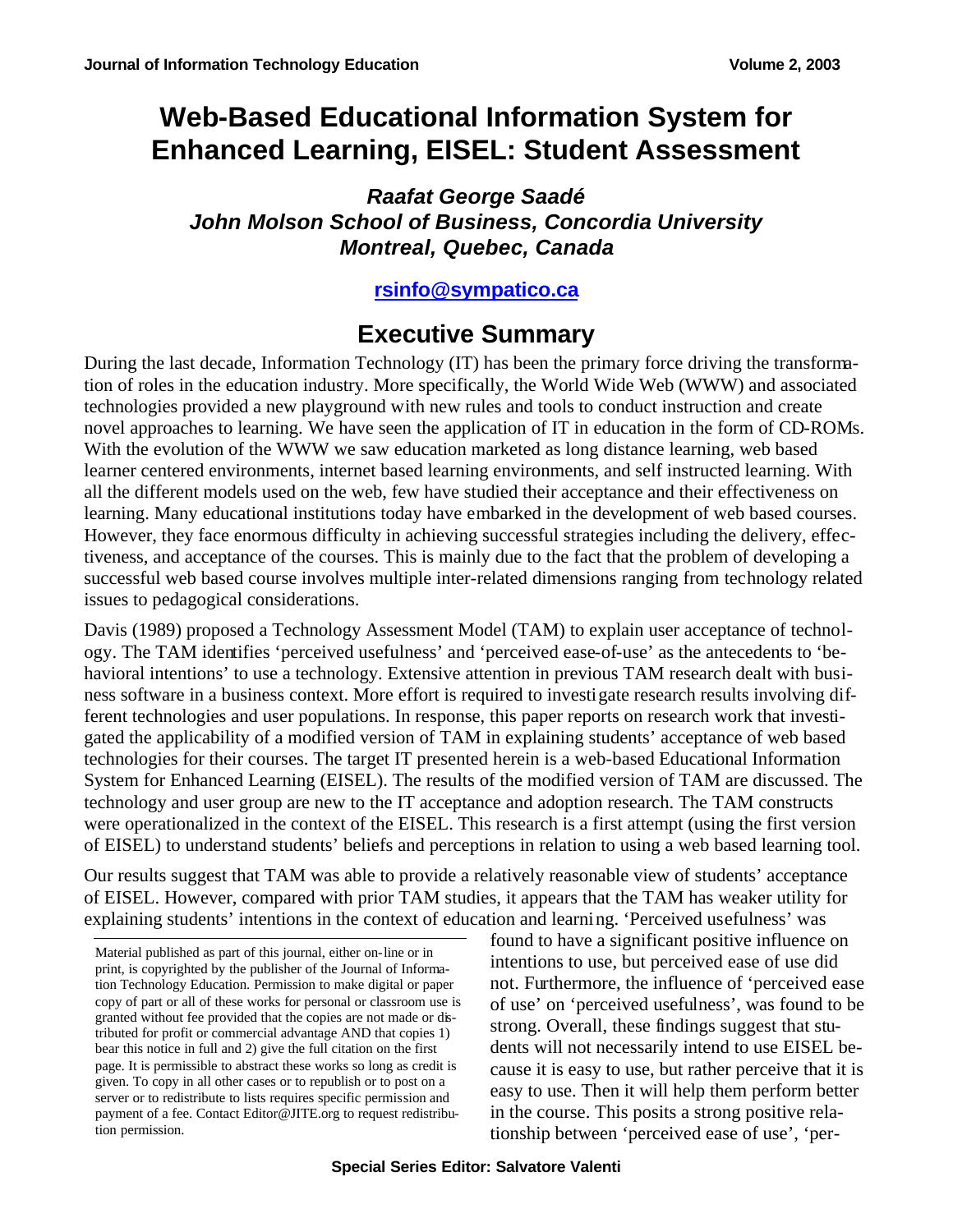ceived usefulness' and 'behavioral intention' to use. The relatively low R-squared of the model, suggests both the limitation of the model for the present context, and the need to integrate additional variables. These variables should be consistent in order to improve the TAMs' explanatory utility in the web based student learning context.

**Keywords**: TAM, Information Technology, Web-based, Learning

#### **Introduction**

During the past couple of years, courses offered on the Internet have increased at an exponential rate. In today's world there is a great demand for learning. The Internet is being marketed as the effective vehicle for teaching and learning. And with the global nature of the Internet, this teaching and learning vehicle can reach the mass audience. There is a vast amount of courses, degrees and certificate programs offered on the Internet (e.g. Mind Edge (2003), which lists a total of 13,754 accredited and not for credit different courses). This pressure from the "education industry", which has been felt by the traditional universities since 1996, challenged the Universities to redefine and restructure their strategies for the higher education environment (Association of European Universities, 1996). As a result, higher education institutions are setting up their own Internet based "virtual" campuses (Onay, 1999).

Internet-supported and fully-Internet courses in higher education institutions are common nowadays (Pospisil & Willcoxson, 1998). The main objective of web based course environments is to enhance learning experiences and improve learning outcomes. In the past, students' perceptions on web based learning environments were mixed. While web based environments provided flexibility in time, space and distance and was well received by students in general (Eklund & Eklund, 1996), many students reported feeling isolated, lack of motivation or lack or support and feedback, which consequently led to drop out of the web course (Kum, 1999).

Regardless of the extent of failures or successes in running web-based courses (partially as part of the course or completely online without instructor intervention), the opportunity now exists to look more closely at the effectiveness of a web-based learning environment (Chang, 1999). However, since the web is a new medium (for developers, instructors and students alike) for course delivery and learning, it is not well known what factors in the online environment contribute more to students' perceived learning. As the exponential growth of online courses continue to impact students, it is imperative to gain a better understanding to improve instruction and students' learning (Jiang & Ting, 2000).

The idea of a learning environment is not new and has been around since the 1930s. However, the web based learning environment is new and was born in the early nineties. This new medium presents us with many challenges as well as opportunities. The web allowed us to disseminate information more effectively, enhance long distance education and create learning tools (such as multimedia learning applications and game based learning modules) focused on specific learning aspects. However, the most important question still remains under investigation: "Does the web enhance the learners' learning experience and improve learning outcomes? If so, then how?"

# **Research Objective**

Given the importance of information technology for teaching and learning, it is vital that educators in higher education institutions understand better the elements contributing to the successes and failures of web based courses delivery systems. This involves the following:

- Multifaceted background nature of students around the globe,
- Beliefs of students with respect to web technologies,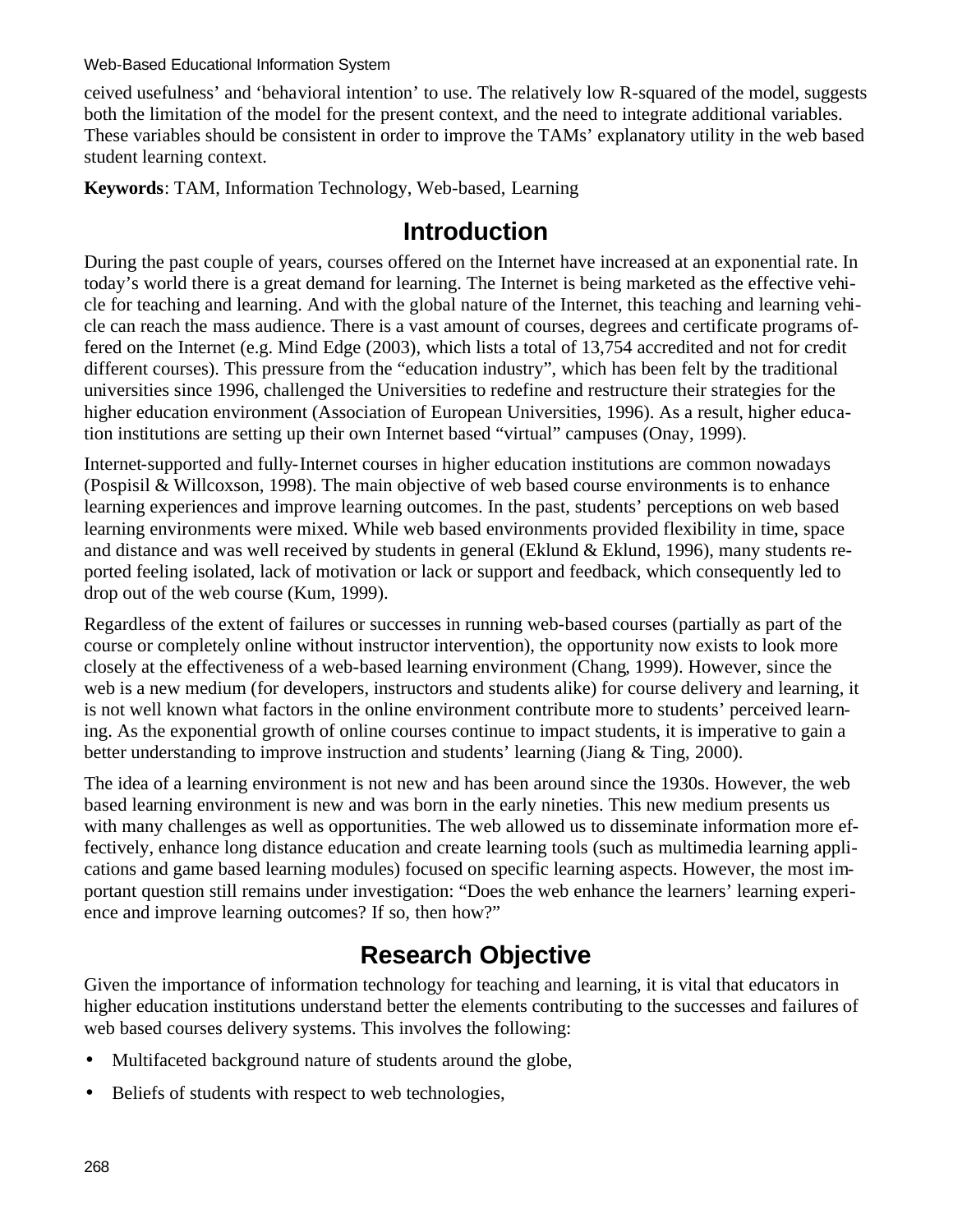- Perceptions and attitudes of students with respect to the effectiveness of using web based technologies on their learning and performance,
- Identification of perceived learning construct(s) and antecedents,
- Design issues related to the building of web based learning environments WBLE,
- Mapping or anchoring design elements of the WBLE to learning theories, and
- Evaluation and assessment tools.

Considering the above discussion, the primary objective of this research was to test an adapted version of the technology assessment model (Davis, 1989) as it relates to the perceptions and attitudes of students using a novel Education Information System for Enhanced Learning, EISEL.

## **Research Model**

#### *The Technology Assessment Model (Adapted)*

In this section the research model, which is an adapted version of the TAM model, is presented. The TAM (Davis, 1989; Davis, Bagozzi, & Warshaw, 1989) explains user acceptance of a technology based on user perceptions (Venkatesh, 1999). The goal of TAM is to explain the determinants that capture the attitude and behavior of a broad range of users to IT. Two beliefs are posited by TAM: (1) Perceived usefulness and (2) Perceived ease of use. Within the present context, perceived usefulness is defined as the prospective student's subjective probability that using EISEL will increase his or her performance in a course. Perceived ease of use refers to the degree to which the prospective student expects EISEL to be free from cognitive effort. TAM suggests that the actual use of the system is determined by the users' behavioral intentions to use the system, which is in turn jointly determined by the users' attitudes towards using the system and their perceived usefulness of the system (Davis et al. 1989).

Drawing on belief-attitude-behavior models as exemplified by the theory of reasoned action from social psychology (Ajzen & Fishbein, 1980), Davis et al. (1989) suggested that technology use intentions are predicted by perceived usefulness and perceived ease of use. Although the original TAM included attitude as a construct mediating the effects of beliefs on intentions (Davis, 1989), subsequently Davis et al. (1989) dropped attitude from the structural model of TAM (Agarwal, 2000).

While Davis' constructs have been rigorously validated empirically in a number of quantitativelyoriented studies, most of these studies dealt with a business environment, training approach and computer technologies not related to the web (such as Microsoft Word, Excel, and so on). As a matter of fact, very little research of a qualitative nature has been conducted on the TAM constructs (Neville & Fitzgerald, 2002). Furthermore, research in relation to web-based learning environments and the TAM has been rarely investigated.

For simplicity purposes and to minimize the dimensionality of the problem and the number of variables involved, we test the TAM (see Figure 1) without the attitude construct on a novel web based educational information system for enhanced learning (EISEL).

Based on the latter discussion, our research model hypothesizes that student that perceive the system as easier to use will also perceive it be more useful as suggested and supported by the finding from previous technology acceptance research work (Adams, Nelson & Todd, 1992; Agarwal & Karahanna, 2000; Davis et al., 1989; Mathieson, 1991; Szajna, 1996; Venkatesh & Davis, 2000). Drawing upon the literature and based on the present research context, we hypothesize the following: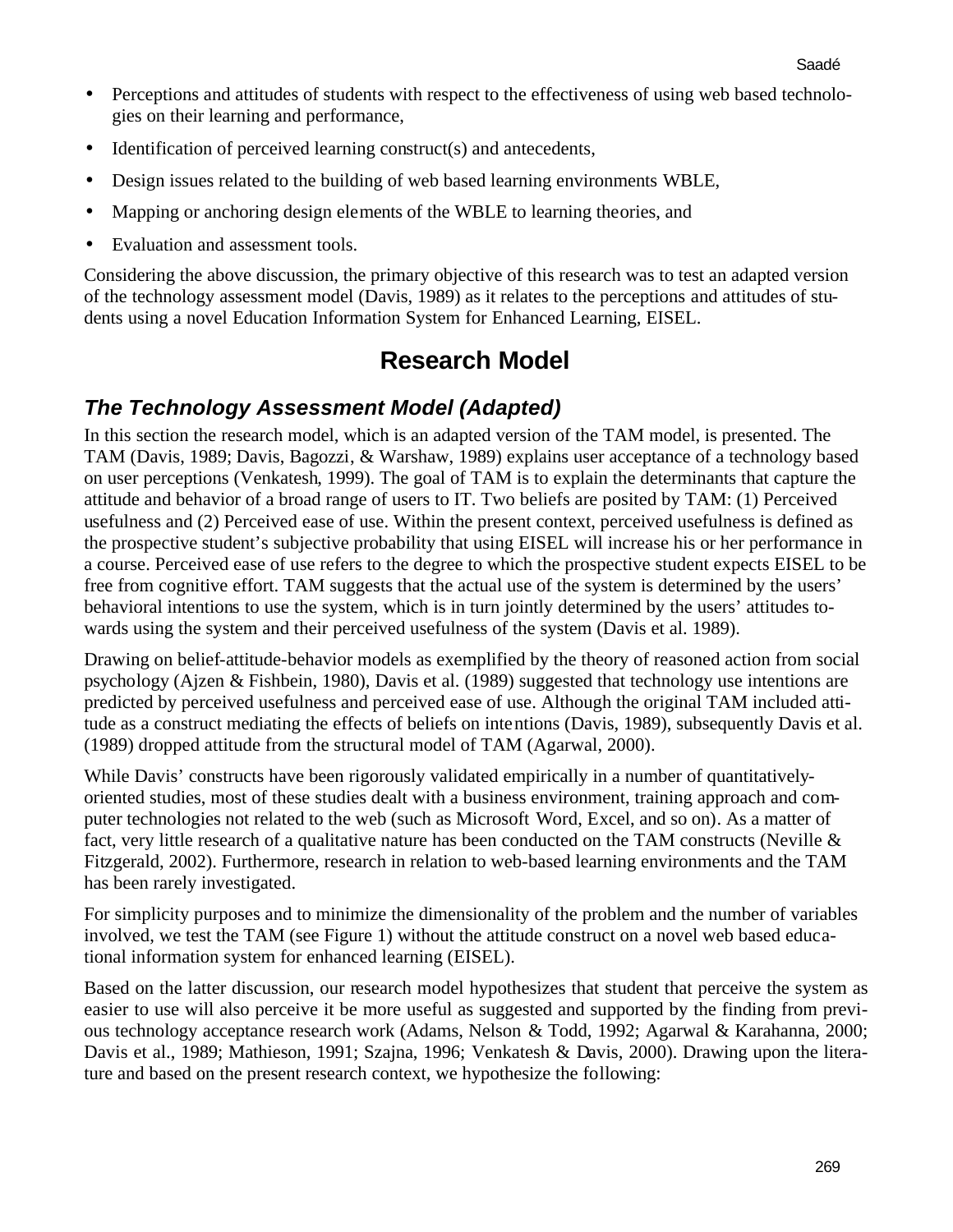#### *Hypothesis 1:*

Students' perceived usefulness of EISEL has a positive effect on behavioral intention to use EISEL.

*Hypothesis 2:*

Students' perceived ease of use of EISEL has a positive effect on behavioral intention to use EISEL.

*Hypothesis 3:*



**Figure 1: Research Model.**

Students' perceived ease of use

of EISEL has a positive effect on students' perceive usefulness of EISEL.

#### *EISEL*

The EISEL is a web-based application composed of two layers as shown in Figure 2. The first layer includes a system guided navigation panel for the topic that need to be learned. The second layer includes a learning engine for rehearsing content domain knowledge.



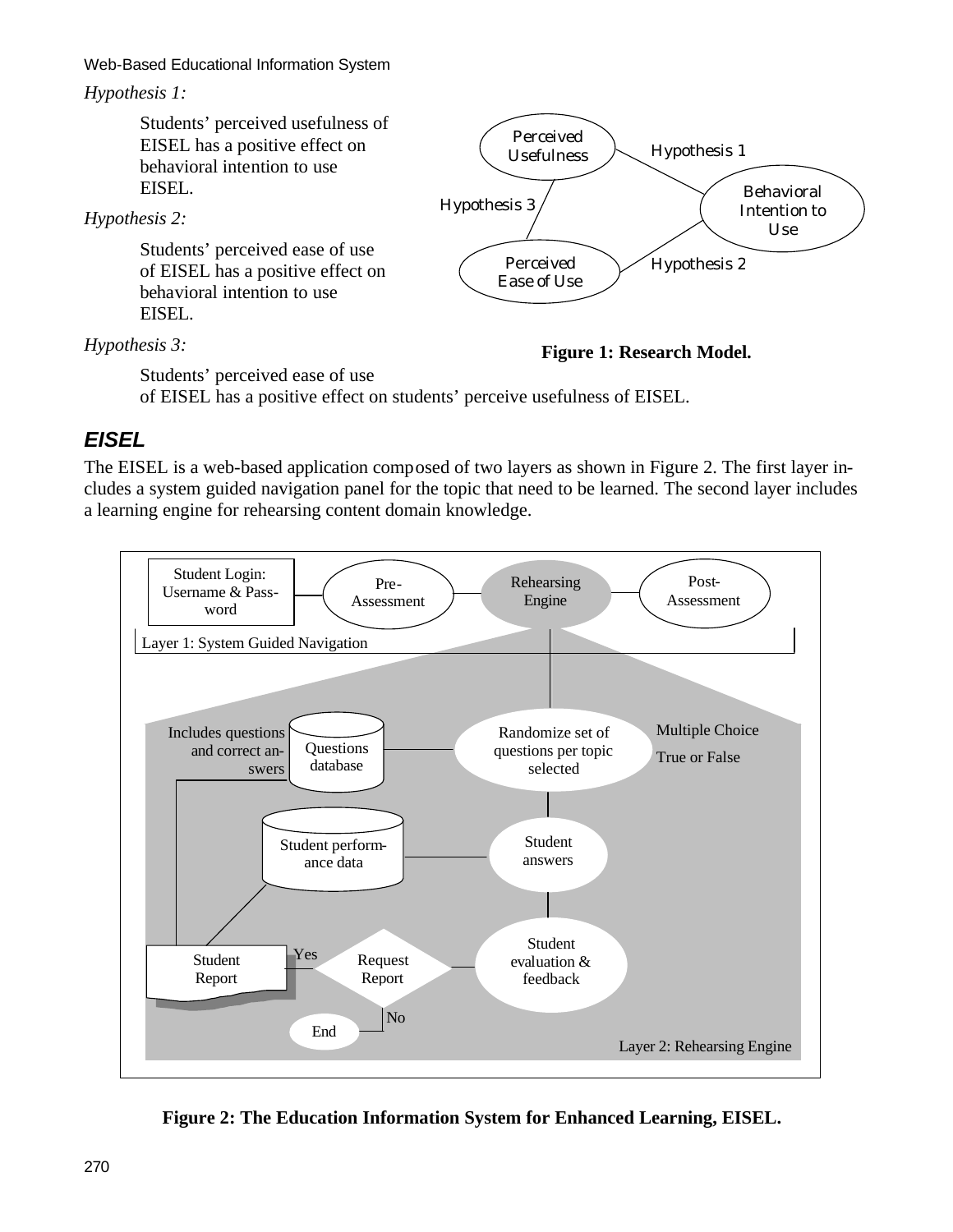The student is first asked to input his/her user name and password. The student then enters the core of the course where the system guided navigation tool is found. The student at this level does not have a lot of flexibility. More specifically, the student cannot go to chapter 2 unless he/she has completed chapter 1. Therefore initially, the student is required to take a pre-assessment test for chapter 1. The objective of this pre-assessment is to identify how much the student knows about the topic(s) found in the chapter. Once this pre-assessment is completed, the student is allowed to rehearse the content domain knowledge using the rehearsing engine. The rehearsing engine selects randomly a set of 5 questions at a time and prompts them to the student. The types of questions that a student has the option to select are multiplechoice, true or false and fill-in-the-blanks. Once the student answers the questions, he/she can request an evaluation and feedback from the engine. The student then can request another set of questions and so on. At the end of the session, the student can request a report, proceed to the post-assessment test or exit the system. The student has the flexibility to decide when he/she is ready to take the post-assessment test.

#### *EISEL: Standalone or Collaborative Environment*

Early computer systems that dealt with human-computer interaction were described as standalones. At that time, the human-computer interactivity was limited due to the low level of technology. As computers gained processing power and became part of large networks, complex work activities (such as cooperation, communication and decision making) were facilitated via the mediation of the information technology. In education, the Internet technology provided a platform for the integration of such complex work activities in the learning environment and gave rise to different types of interaction between learners and instructors (Collis & Breman, 1997; Lowe & Hall, 1999; McCormack & Jones, 1997). Today, many are making use of the Internet technology platform for the development of web-based instructional systems (WbIS) (Retalis & Avgeriou, 2002). Instructional methods that foster learner self-reliance and support collaborative learning have already been established (Bollis & Breman, 1997). However, the use of these instructional methods within a WbIS is a challenge.

Self-reliance can be viewed as individual learning which is fostered by standalone systems. Collaborative learning involves interaction with peers and other members of the learning community. In recent years, the constructivist view of learning, which has become widely accepted within the education community, entails two major principles: One that is attributed to Piaget, where people learn through active experience and that learning occurs when the learner's exploration uncovers an inconsistency between their current knowledge representation and their experience; the other is attributed to Vygotsky, where learning occurs within a social context, between two learners, their peers and other members of the learning community (Dalgarno, 2001).

Specifically, individual learning (or learning using a standalone instructional system), involving exploration of learning objects, a computerized simulation or a rehearsing engine is consistent with Piaget's theories. On the other hand, collaborative learning involving the use of the internet to mediate the communication process is consistent with Vygotsky's theories (Dalgarno, 2001). Although EISEL may be considered as a standalone system, it is however consistent with the constructivist view of learning.

The EISEL was designed to include some of the elements of constructivism for learning. Piaget (1928, 1932) suggests that knowledge construction within the mind of each individual depends on perception and experiences. In addition, the process of learning involves the linking of new knowledge to old knowledge already internalized.

Some of the various types of computer assisted learning resources that has been considered as constructivist are (Dalgarno, 2001): Hypermedia environments consisting of static text, graphics and other media (Low interactivity); Resources (High interactivity) that allow learner to explore conceptual ideas, allow learner to manipulate information, allow learner to construct their own representation of knowledge, and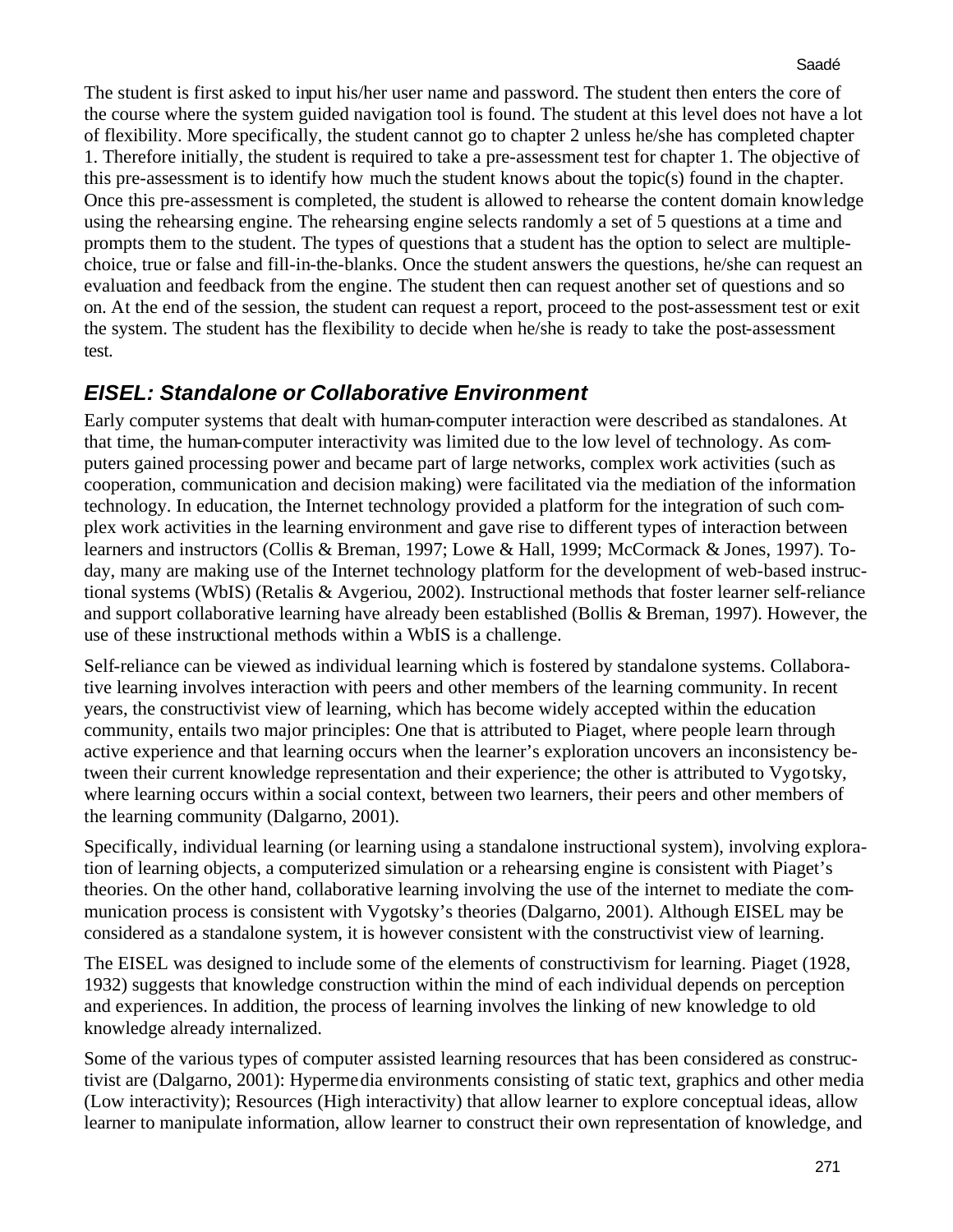provide feedback to learner. Such resources include simulations, intelligent agents, adaptive systems, cognitive tools and practice tools.

Web instructions have been shown to positively impact student learning (Wegner, Holloway, & Garton, 1999). Computers are able to process repetitive operations continuously. Providing immediate feedback was shown to increase the rate of learning (Lhyle & Kulhavy, 1987). Effective feedback provides the student with verification of correct answer and elaboration by providing clues to distinguish the correct answer (Crippen & Brooks, 2002). Research suggested that students who practice quizzes score higher in exams than those who use traditional study methods (Hall, Pilant, & Strader, 1999).

In general, EISEL as a whole contains many of the constructivist elements. Moreover, the instructional elements of the rehearsing engine sub-components are supported by previous research which has shown the value of the embedded strategy for learning.

### **Methodology**

Validated TAM constructs adopted from different relevant prior research work (Davis, 1989; Agarwal, 2000; Venkatesh & Davis, 2000) were operationalized such that the wording was changed to account for the context of the study. All items were measured using a five-point Likert-type scale with anchors from "Strongly disagree" to "Strongly agree". The questionnaire included items worded with proper negation and a shuffle of the items to reduce monotony of questions measuring the same construct.

A survey methodology was used for data collection. Students from Concordia University, John Molson School of Business, departme nt of decision sciences and MIS, enrolled in an introductory undergraduate database management course were asked to use EISEL. Forty five (45) students were enrolled in the course, in two separate sections. The primary objective of EISEL was to help them understand content domain knowledge and practice answering questions. The course is required as part of their undergraduate bachelors degree. Students taking the course are all MIS majors.

Students were asked to use EISEL to count for 10% of their final course grade. The final mark from EISEL is calculated as the overall average from all activities with the exception of the pre-assessment test score. For example, if a student obtains a 70% on the first chapter post-assessment and then scores 75% and 90% in two practices, then the final assessment score up to this point would be 78.33%. The same applies for all the other chapters of the course.

This learning strategy, which encourages students to use the system, draws upon both intrinsic and extrinsic motivation. Students are extrinsically motivated to use the leaning tool due to the fact that it counts for 10% of the course final grade. Intrinsic motivation is not straight forward in this case but can be justified by looking at where the students will perceive their gains will be. Students are required to make specific efforts towards each chapter of the course in terms of pre-assessment, practice questions and post-assessment. These efforts will require the student to review the content, practice answering the questions and cross-examine the results with the book and notes. These efforts are only possible if done systematically throughout the semester and surely the amount of effort inputted into these activities do not justify the 10%. Yet most students applied themselves and committed to the required efforts (understandably to different degrees) for the simple reason that they perceive their efforts to enhance their performance in the course via the midterm and final exam and not the 10% allocated to the learning activities alone.

At the end of the semester, students were asked to respond to the survey as candidly as possible. They were instructed that there were no right or wrong answers and that we were interested primarily in their beliefs and perceptions about the EISEL and their experiences with it as a tool for learning.

A total of 22 out of 45 students (all from the same section) participated in the course during a regular session. This number represented the total number of students taking this class. The students' character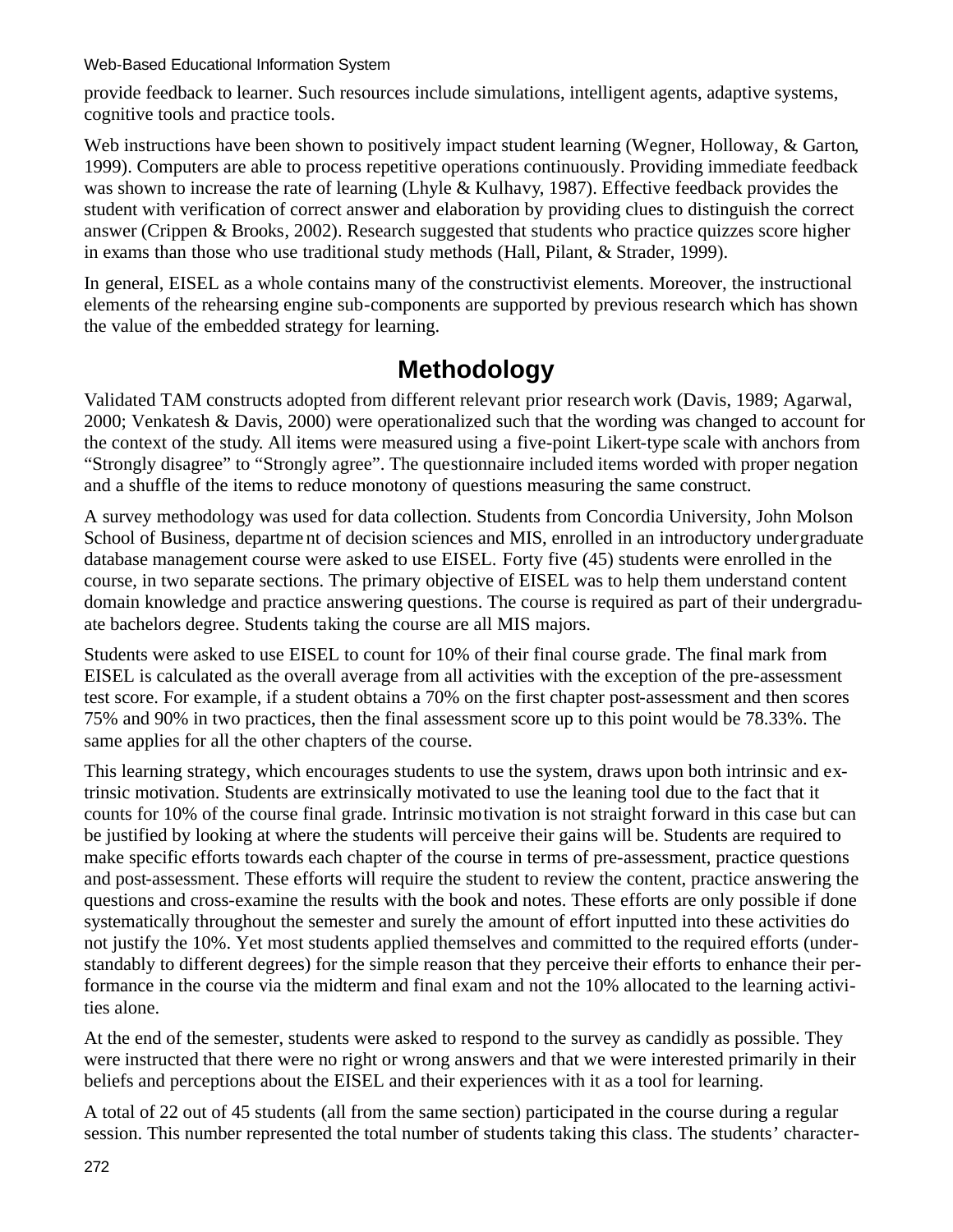istics are shown in Table 1. On average, the students sample represents a group: with an average age of around 24 years; contains a relatively equal mix among English, French and Arabic speaking students who believe that their knowledge of the English language is high; which has close to 5 years of internet experience and use it approximately 2 hours a day; and with students that have a high level of experience and knowledge in computing technologies. Therefore, based on the students' web and computer technology answers, it is expected that they are likely to possess well-formed beliefs and positive perceptions about informa tion technologies, hence web based learning tools.

| ? Questions / Scale ?                                                                                                                                          | From            | <b>To</b>   | <b>Mean</b> | <b>S.D.</b> |
|----------------------------------------------------------------------------------------------------------------------------------------------------------------|-----------------|-------------|-------------|-------------|
| How would you rate yourself with re-<br>spect to your knowledge about com-<br>puters?                                                                          | V.K.            | V.U.        | 2.05        | 0.84        |
| How long have you been using the<br>internet?                                                                                                                  | $< 6 \text{ m}$ | $>$ 5 years | 4.27        | 0.77        |
| How much time daily do you spend<br>using the internet?                                                                                                        | $< 15$ min      | $>$ 5 hrs   | 3.13        | 0.83        |
| What age group do you belong to?                                                                                                                               | $<$ 18 y        | $>$ 26 yrs  | 3.59        | 1.30        |
| My knowledge of the English lan-<br>guage is:                                                                                                                  | V. high         | Very low    | 1.73        | 0.70        |
| How much experience do you have<br>with at least one of the following<br>software products: Microsoft Word,<br>Microsoft Excel, Word Perfect, Visual<br>Basic. | V. high         | Very low    | 1.96        | 0.84        |
| How much work experience do you<br>have?                                                                                                                       | $< 6 \text{ m}$ | $> 5$ years | 3.64        | 1.00        |
| What is your mother tongue?                                                                                                                                    | English         | Other       | 2.77        | 1.72        |

V.K. = Very Knowledgeable; V.U. = Very Unknowledgeable.

#### **Table 1: Student Characteristics and Corresponding Descriptive Statistics.**

### **Discussion and Analysis of Results**

The constructs specified in the research model were evaluated in terms of reliability, convergent validity and discriminant validity. Specifically, reliability was evaluated using the Cronbach's alpha. As summarized in Table 2, all constructs had Cronbach's alpha values above 0.70 which is the required threshold value for constructs to be considered reliable (Teo, Lim, & Lai, 1999).

Construct validity of the survey instrument was evaluated by examining convergent and discriminant

| <b>Construct</b>            | <b>Mean</b> | S.D. | Cronbach's Al-<br>pha |
|-----------------------------|-------------|------|-----------------------|
| <b>Perceived Usefulness</b> | 3.57        | 1.03 | 0.92                  |
| Perceived Ease of Use       | 3.14        | 0.67 | 0.86                  |
|                             |             |      |                       |

|  |  | Table 2: Analysis of Measurement Reliability. |
|--|--|-----------------------------------------------|
|  |  |                                               |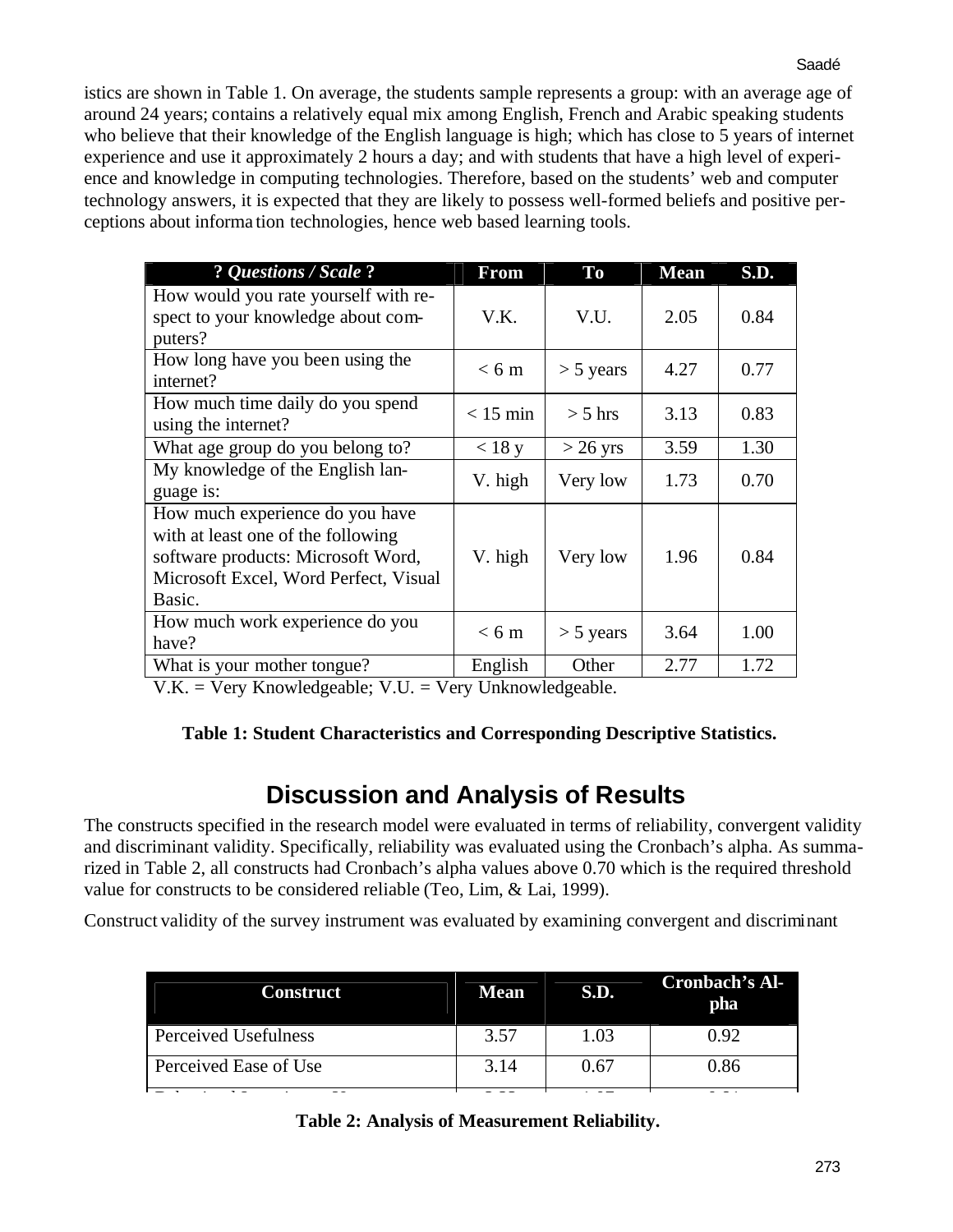|                  | PU1  | PU <sub>2</sub> | PU <sub>3</sub> | PU <sub>4</sub> | PEU1 | PEU <sub>2</sub> | PEU <sub>3</sub> | PEU4 | BI1  | B <sub>12</sub> |
|------------------|------|-----------------|-----------------|-----------------|------|------------------|------------------|------|------|-----------------|
| PU1              | 1.00 |                 |                 |                 |      |                  |                  |      |      |                 |
| PU <sub>2</sub>  | 0.85 | 1.00            |                 |                 |      |                  |                  |      |      |                 |
| PU <sub>3</sub>  | 0.73 | 0.62            | 1.00            |                 |      |                  |                  |      |      |                 |
| PU <sub>4</sub>  | 0.78 | 0.86            | 0.62            | 1.00            |      |                  |                  |      |      |                 |
| PEU1             | 0.36 | 0.33            | 0.53            | 0.41            | 1.00 |                  |                  |      |      |                 |
| PEU <sub>2</sub> | 0.60 | 0.62            | 0.40            | 0.51            | 0.52 | 1.00             |                  |      |      |                 |
| PEU <sub>3</sub> | 0.15 | 0.09            | 0.06            | 0.21            | 0.47 | 0.56             | <b>1.00</b>      |      |      |                 |
| PEU4             | 0.48 | 0.50            | 0.53            | 0.60            | 0.70 | 0.75             | 0.65             | 1.00 |      |                 |
| B <sub>11</sub>  | 0.25 | 0.15            | 0.47            | 0.30            | 0.25 | $-0.11$          | 0.06             | 0.21 | 1.00 |                 |
| BI1              | 0.30 | 0.22            | 0.53            | 0.42            | 0.21 | $-0.18$          | 0.03             | 0.35 | 0.68 | 1.00            |

validity using both inter-item correlation analysis and factor analysis. As shown in Table 3, the group of

items intended to measure the same construct have higher correlation values among themselves than with other items designed to measure other constructs, with the exception of 3 namely PU1- PEU2, PU2-PEU2 and PU4-PEU4 with correlations close to 0.60. This suggests that acceptable convergent and discriminant validity of measurements.

The factor analysis after a varimax rotation showed three orthogonal factors with eigenvalues above 1.0, accounting for 86.2% of the variation (see in Table 4). The item communalities ranged between 0.75 and 0.94. Loadings below 0.6 are set to zero. Overall, the factor analysis shows that three components matching the number of constructs included in our research model are extracted with higher loading among the items measuring the same construct. The loading pattern suggests adequate convergent and discriminant validity of the measurements.

After establishing that items loaded appropriately on their expected constructs, the hypotheses were examined using linear regression. The results are superimposed on the research model as shown in Figure 3 where  $R^2$  is used to show the power of the model in explaining the variances and the standardized path coefficients to explain the causeeffect relationship between the constructs (hypotheses). Together, perceived ease of use and perceived usefulness explain 20% of

|                                  | Factor 1 | Factor 2 | Factor 3 |  |  |
|----------------------------------|----------|----------|----------|--|--|
| Perceived Usefulness (PU)        |          |          |          |  |  |
| PU <sub>1</sub>                  | 0.86     | 0.00     | 0.00     |  |  |
| PU <sub>2</sub>                  | 0.90     | 0.00     | 0.00     |  |  |
| PU <sub>3</sub>                  | 0.83     | 0.00     | 0.00     |  |  |
| PU <sub>4</sub>                  | 0.69     | 0.00     | 0.00     |  |  |
| Perceived Ease of Use (PEU)      |          |          |          |  |  |
| PEU1                             | 0.00     | 0.92     | 0.00     |  |  |
| PEU <sub>2</sub>                 | 0.00     | 0.79     | 0.00     |  |  |
| PEU <sub>3</sub>                 | 0.00     | 0.72     | 0.00     |  |  |
| PEU4                             | 0.00     | 0.70     | 0.00     |  |  |
| Behavioral Intention to Use (BI) |          |          |          |  |  |
| BI1                              | 0.00     | 0.00     | 0.89     |  |  |
| BИ                               | 0.00     | 0.00     | 0.88     |  |  |

**Table 4: Factor Analysis Results.**



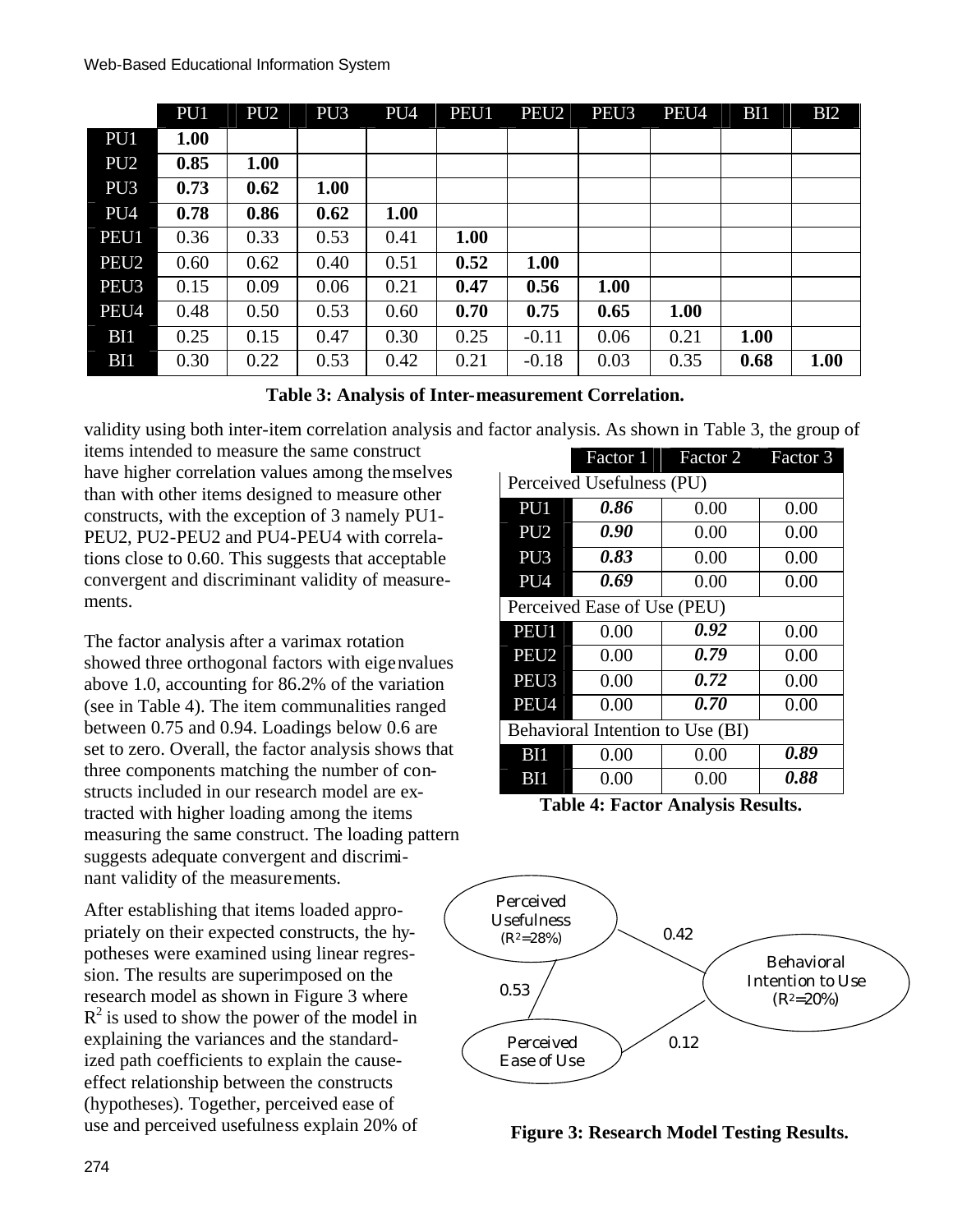the variances measured in relation to the students intention to use learning tools similar to EISEL. It is evident though that perceived usefulness have contributed significantly more to intentions that perceived ease of use. These results support hypotheses 1 and 2 which were adopted from the specification of the technology assessment model (Davis, 1989). Furthermore, hypothesis 3 with posited that PEU would influence PU was also supported. This finding is not consistent with that obtained by Davis et al. (1989).

#### **Conclusion**

This study examined TAM constructs within the context of students' acceptance of web based education systems for enhanced learning. Based on data collected via a survey, the applicability of some of the TAM constructs, with respect to explaining intentions of students in using learning technologies was evaluated. The results suggested general adequacy and applicability of the considered TAM constructs in this learning context, with the following exceptions: Perceived ease of use has a strong influence of perceived usefulness and a weak influence on behavioral intentions. Furthermore, TAMs power to explain behavioral intention was limited compared to that reported by some prior studies. However, these studies were conducted for different technologies and in a different context. In agreement with TAM, this study results show a strong influence of PU on BI.

Contrary to what TAM hypothesizes, PEU was found to have little (not significant) effect on BI. However, it was found that PEU has a strong significant effect on PU. This might suggest that PEU has an influence on BI via PU. In the present context, this might reflect on the TAM design by eliminating the cause-effect link between PEU and BI. This might explain that students are not significantly influenced by the ease of use of an educational tool and actually put more weight on its usefulness in making them perform better. However, this also explains that if students find the EISEL to be difficult to use, then they might associate it as being a barrier for them to learn, hence compromise their performance.

Finally, this paper reports on the results of a pilot study. The web based educational system was developed in-house and was assessed using a small sample size. The author acknowledges this limitation. As a first assessment to obtain guidance, this could be considered acceptable. However, the papers' findings confirm that it deserves further study.

#### **References**

- Adams, D. A., Nelson, R. R., & Todd, P. A. (1992). Perceived usefulness, ease of use, and usage of information technology: A replication. *MIS Quarterly, 16* (2), 227-247.
- Agarwal, R. & Karahanna, E. (2000). Time flies when you're having fun: Cognitive absorption and beliefs about information technology usage. *MIS Quarterly, 24* (4), 665-694.
- Ajzen, I. & Fishbein, M. (1980). *Understanding attitudes and predicting social behavior*. Englewood Cliffs, NJ: Prentice-Hall.
- Association of European Universities. (1996). *Restructuring the university: Universities and the challenge of new technologies* (CRE Document No. 1).
- Chang, V. (1999). Students' perceptions of the efficacy of web-based learning environment: The emergence of a new learning instrument. *HERDSA ANNUAL International Conference, Melbourne*, 12 – 15 July.
- Collis, B. & Breman, J. (1997). Information technology education in cooperative environment: Design and evaluation. *Annual Meeting of the Association for Educational Communications and Technology, Albuquerque, NM*, 12-16.
- Crippen, K. J., & Brooks, D. W. (2002). An analysis of student learning at a testing web site emphasizing descriptive chemistry. *Journal of Computers in Mathematics and Science Teaching, 21* (2), 183-201.
- Davis, F. D. (1989). Perceived usefulness, perceived ease of use and user acceptance of information technology. *MIS Quarterly, 13*, (3), 319-340.
- Davis, F. D., Bagozzi, R. P., & Warshaw, P. R. (1989). User acceptance of computer technology: A comparison of two theoretical models. *Management Science, 35* (8), 982-1003.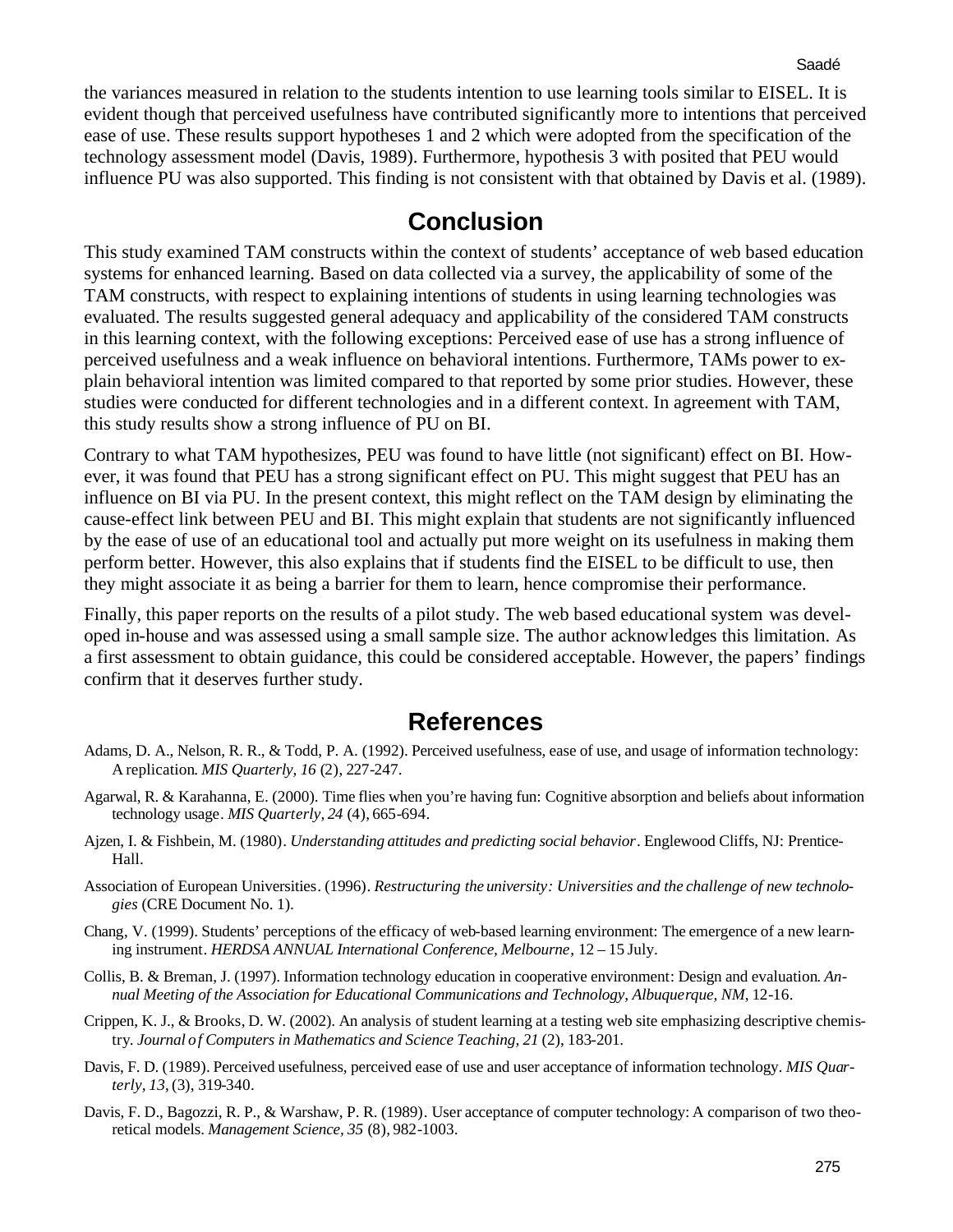- Dalgarno, B. (2001). Technologies supporting highly interactive learning resources on the web: An analysis. *Journal of Interactive Learning Research, (12)* 2/3, 153-171.
- Eklund, J. & Eklund, P. (1996). Integrating the Web and the teaching of technology: Cases across two universities. *Proceedings of the AusWeb96. The Second Australian WorldWideWeb Conference, Gold Coast, Australia*. Available online at: http://wwwdev.scu.edu.au/sponsored/ausweb/ausweb96/educn/eklund2
- Hall, R. J., Pilant, M. S. & Strader, R. A. (1999). The impact of web-based instruction on performance in an applied statistics course. *International conference on Mathematics/Science Education and Technology, San Antonio, TX*.
- Jiang, M. & Ting, E. (2000). A study of factors influencing students' perceived learning in a web-based course environment. *International Journal of Educational Telecommunications,6* (4), 317-338.
- Kum, L. C. (1999). A study into students' perceptions of web-based learning environment. *HERDSA ANNUAL International Conference, Melbourne*, 12 – 15 July.
- Lhyle, K. C. & Kulhavy, R. W. (1987). Feedback processing and error correction. *Journal of Educational Psychology, 79,* 320-322.
- Lowe, D. & Hall, W. (1999). *Hypermedia and the Web: An engineering approach*. John Wiley.
- Mathieson, K. (1991). Predicting user intentions: Comparing the technology acceptance model with the theory of planned behavior. *Information Systems Research, 2* (3) 173-191.
- McCormack, C. & Jones, J. D. (1997). *Building a web-based education system*. Wiley Computer.
- Mind Edge. (2003). *Online education*. Accessed November 20, 2003 at http://www.caso.com
- Neville, K. & Fitzgerald, B. (2002). An innovative training model for an organizational embracing technology. *Journal of Information Technology Education, 1* (3), 193-200.
- Onay, Z. (1999). Building an Internet-based learning environment in higher education: Learner informing systems and the life cycle approach. *Informing Science Journal, 2* (2), 45-52.
- Piaget, J. (1928). *Judgment and reasoning in the child*. New York: Harcourt Brace.
- Piaget, J. (1932). *The moral judgment of the child*. London: Routledge and Kegan Paul.
- Pospisil, R. & Willcoxson, L. (1998). Online teaching: Implications for institutional and academic staff development. *Proceedings EdTech'98, Perth: Australian Society for Educational Technology*. Available online at: http://wwwtlc1.murdoch.edu.au/gen/aset/confs/edtech98/pubs/articles/p/pospisil.html
- Retalis, S. & Avgeriou, P. (2002). Modelling web-based instructional systems. *Journal of Information Technology Education, 1* (1), 25-41.
- Szajna, B. (1996). Empirical evaluation of the revised technology acceptance model. *Management Science, 42* (1), 85-92.
- Teo, T., Lim, V. & Lai, R. (1999). Intrinsic and extrinsic motivation in Internet usage, Omega. *International Journal of Management Science, 27* (1), 25-37.
- Venkatesh, V. (1999). Creation of favorable user perceptions: Exploring the role of intrinsic motivation. *MIS Quarterly, 23* (2), 239-260.
- Venkatesh, V. & Davis, F. D. (2000). A theoretical extension of the technology acceptance model: Four longitudinal field studies. *Management Science, 46* (2), 186-204.
- Wegner, S. B., Holloway, K. C. & Garton, E. M. (1999). The effects of Internet-based instruction on student learning. *Journal of Asynchronous Learning Networks, 3* (2), 98-106.

#### **Biography**

Dr. Raafat Saadé is a lecturer at the Department of decision sciences and management information systems, John Molson School of Business, Concordia University, Montréal, Québec, Canada. He completed his Ph.D. degree in 1995 (Engineering) from the same University. He was then awarded the national research Council postdoctoral fellowship for two years and which he completed at McGill University. Dr. Saadé has over 10 years of relevant industrial experience. Most of his academic and industrial works entailed the development and use of: simulation systems, computational models and intelligent systems (healthcare and learning). During the past seven years, his work focused on the development and use of